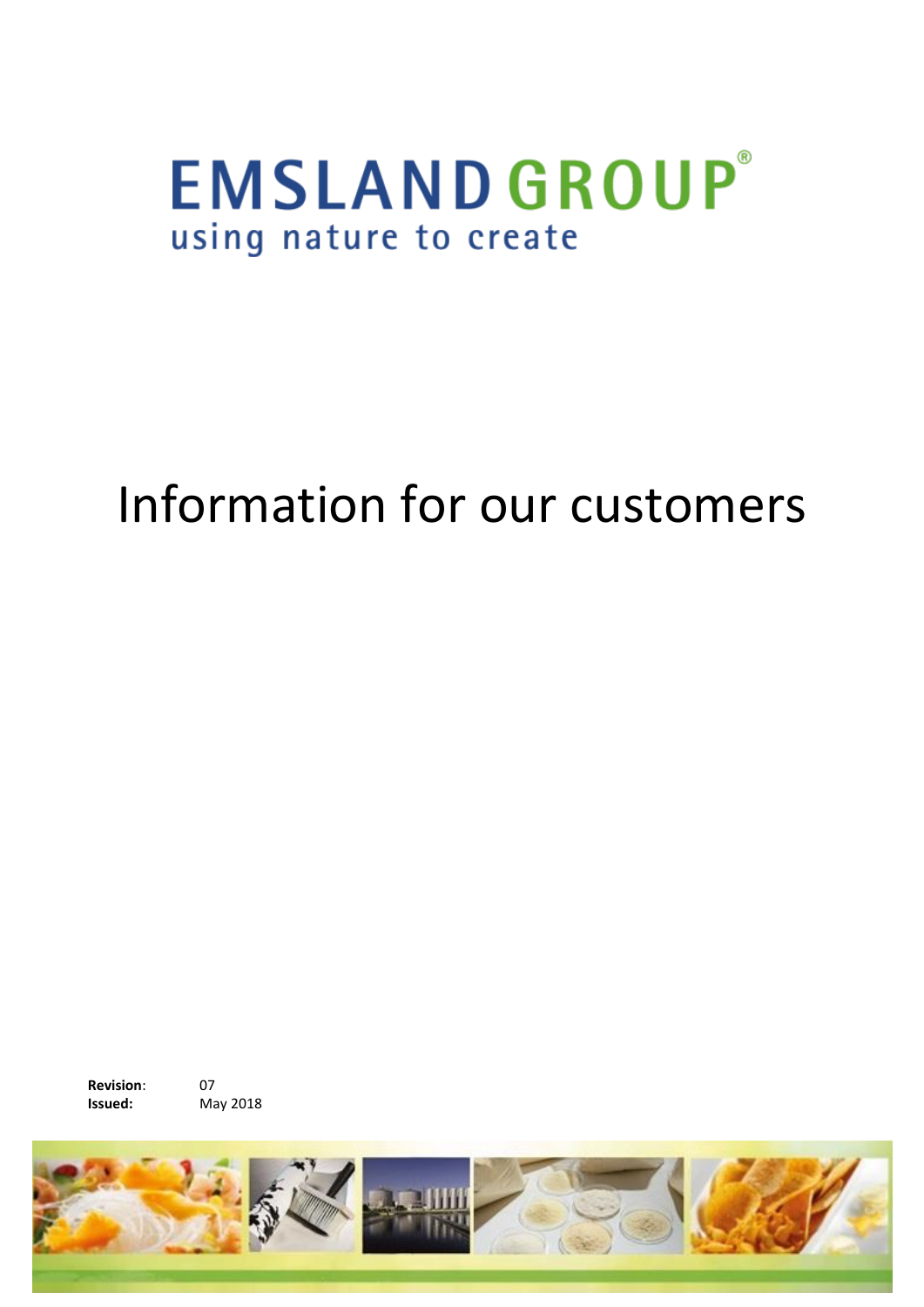# **EMSLAND GROUP**<sup>®</sup><br>using nature to create

## **Table of contents**

| 1.             |  |
|----------------|--|
| 1.1.           |  |
| 2.             |  |
| 3.             |  |
| 3.1.           |  |
| 3.2.           |  |
| 3.3.           |  |
| 3.4.           |  |
| 3.5.           |  |
| 3.6.           |  |
| 3.7.           |  |
| 3.8.           |  |
| 3.9.           |  |
| 3.10.          |  |
| 3.11.          |  |
| 3.12.          |  |
| 3.13.          |  |
| 3.14.          |  |
| 3.15.          |  |
| 3.16.<br>3.17. |  |
| 3.18.          |  |
|                |  |
| 4.             |  |
| 5.             |  |
| 5.1.           |  |
| 5.2.           |  |
| 6.             |  |
| 7.             |  |
| 8.             |  |
| 8.1.           |  |
| 8.2.           |  |
| 9.             |  |
| 9.1.           |  |
| 9.2.           |  |
| 9.3.           |  |
| 9.4.           |  |
| 9.5.           |  |
| 9.6.           |  |
| 9.7.           |  |
| 9.8.           |  |
| 10.            |  |
| 11.            |  |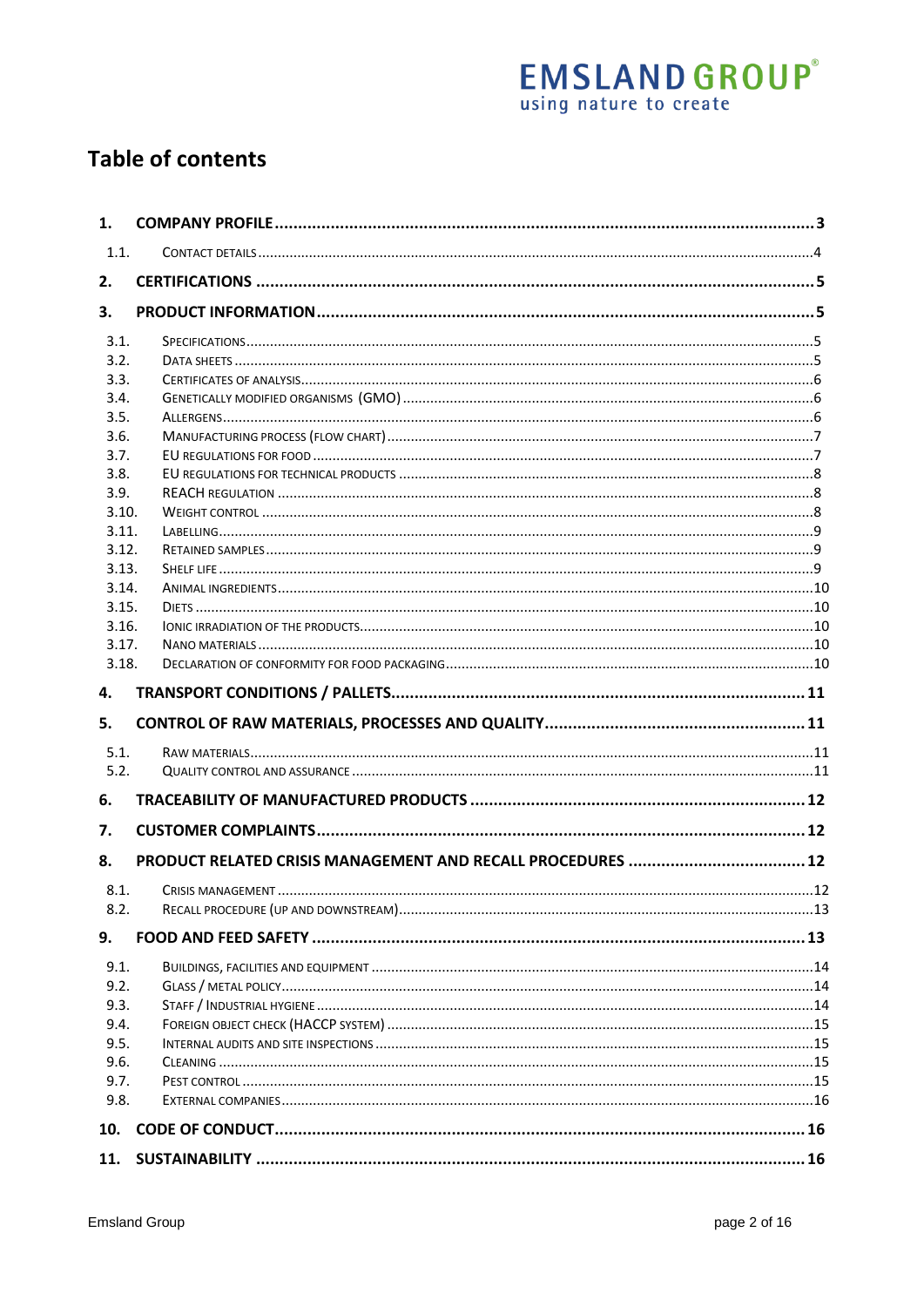## <span id="page-2-0"></span>**1. Company profile**

The Emsland Group is an internationally active, medium-sized group of companies whose business model is based on the development, manufacture and sale of innovative product solutions for the processing industry and the food retail trade based on vegetable raw materials.

The group of companies employs more than 1,350 people and generates annual sales of over 650 million euros. The export ratio is > 76 %.

With a total of seven locations, the Emsland Group has well distributed its capacities, with each location having its very own core competence. In the starch sector, the Group is Germany's largest potato starch producer, and is even the global market leader in flakes and granulates.

More than 2 million tons of potatoes and peas are processed annually, which are used in the three product areas of food innovation, specialities and pet food. These products are sold in over 120 countries worldwide through our own sales companies, joint ventures, agencies and distributors.

#### **Emsland-Stärke GmbH**

Emsland-Stärke GmbH with its production sites in Wietzendorf, Golßen and Kyritz and its main plant in Emlichheim forms the largest part of the Emsland Group. Depending on the plant, starch, proteins and fibres are obtained from the raw materials potatoes and peas and starch is further processed into refined products.

#### **Emsland Food GmbH**

Emsland Food GmbH consists of the plants Cloppenburg, Wittingen, Hagenow and Emlichheim. Potato flakes are produced at the Cloppenburg, Hagenow and Emlichheim plants and potato granules at the Wittingen plant.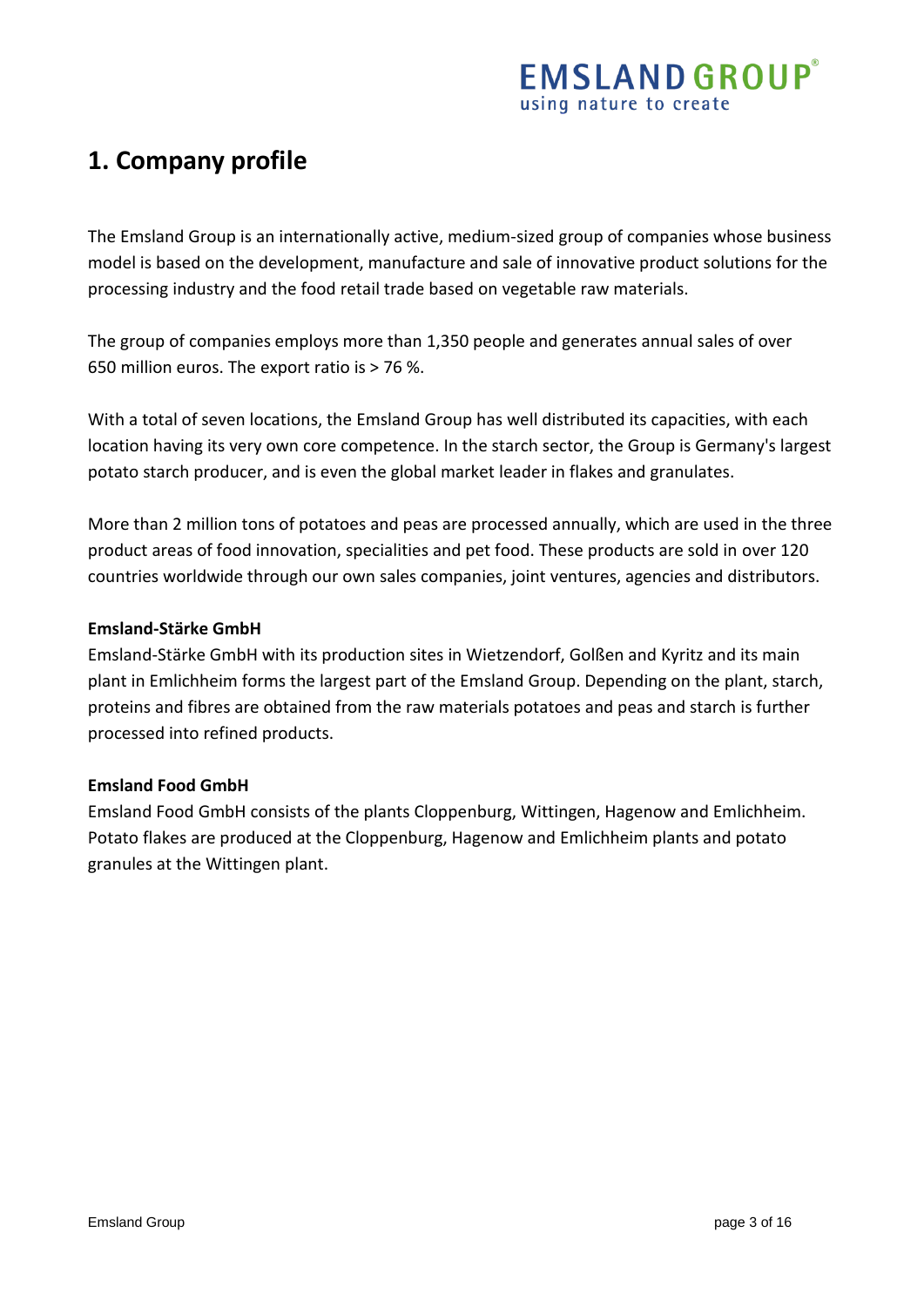#### <span id="page-3-0"></span>**1.1. Contact details**

#### **Emsland Group (Headquarters):**

Postal Code/City: 49824 Emlichheim Country: Germany Tel: Managing Directors:

Homepage / Mail:

#### **Emsland Stärke GmbH Plant Kyritz:**  Street: Pritzwalker Straße 10 Postal Code/City 16866 Kyritz Country: Germany

#### **Emsland Stärke GmbH Plant Wietzendorf:**

Street: Klein Amerika Country: Germany

#### **Emsland Food GmbH Plant Cloppenburg:**  Postal Code/City: 49661 Cloppenburg Country: Germany

## **Emsland Food GmbH**

**Plant Wittingen:**  Postal Code/City: 29378 Wittingen Country: Germany

#### **Emsland-Aller Aqua GmbH Plant Golßen:**  Street: Am Bahnhof 3-4

Postal Code/City: 15938 Golßen Country: Germany

Street: Emslandstraße 58 +49 5943 81-0 G.-J. Wesselink (CEO), C. Kemper (CSO), S. Hannemann (COO) [www.emsland-group.com](http://www.emsland-group.com/) / [info@emsland-group.de](mailto:info@emsland-group.de)

Postal Code/City: 29649 Wietzendorf

Street: Werner-Eckart-Ring 13

Street: Wunderbütteler Kirchweg 11

**Emsland Food GmbH / Mecklenburger Kartoffelveredelung GmbH Plant Hagenow:**  Street: Dr. Raber Straße 3 Postal Code/City: 19230 Hagenow Country: Germany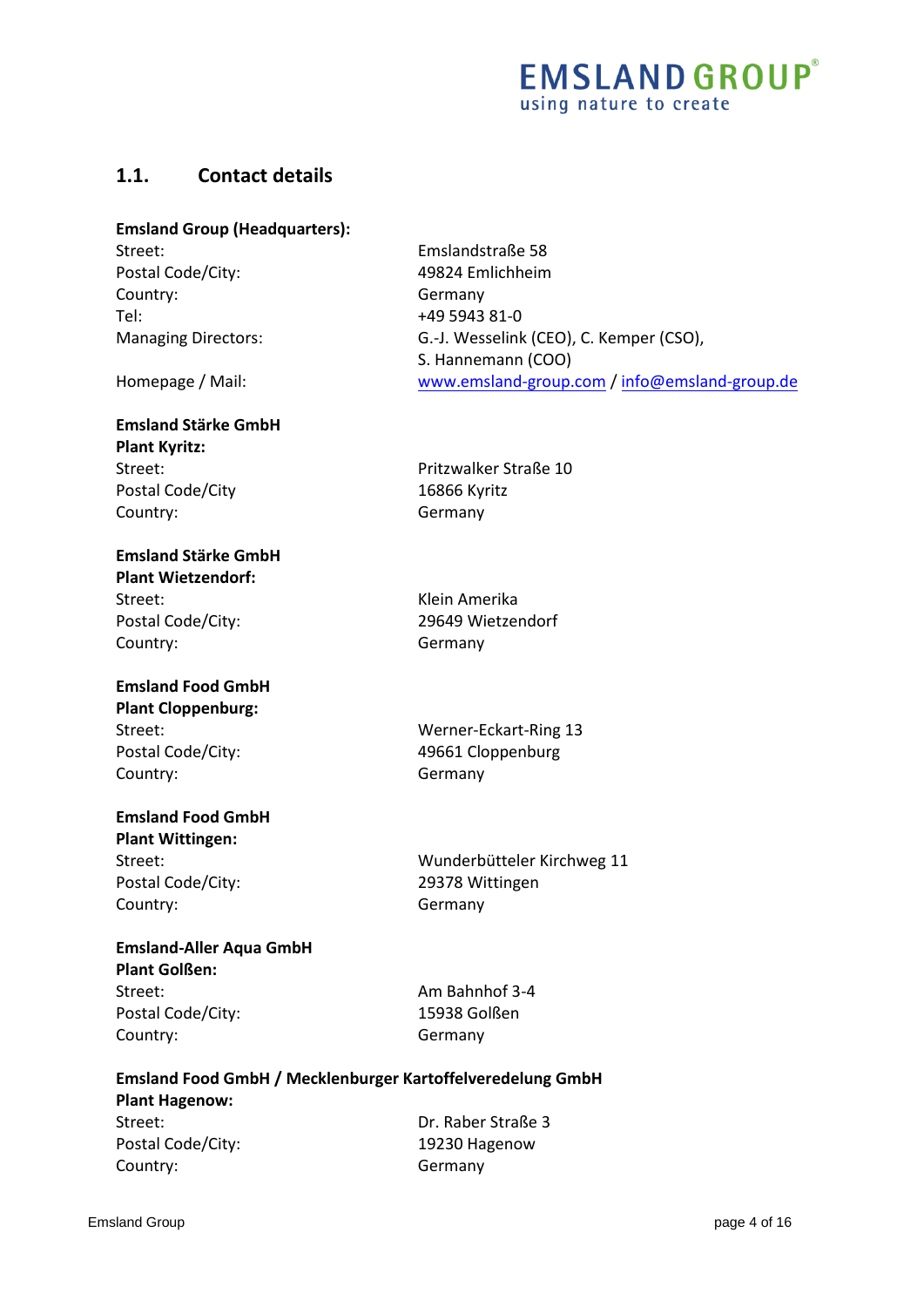## <span id="page-4-0"></span>**2. Certifications**

The Emsland Group has set itself the objective to meet the same high standards of quality, environmental protection and safety at all production sites.

The Emsland Group has set up a centrally managed Integrated Management System for quality, environment, energy and industrial safety and health protection. Within this framework the Emsland Group had decided for the certification of all world-wide activities comprehensively according to ISO 9001, ISO 14001 and ISO 50001. For the food and feed industry certifications for product safety (HACCP) in form of FSSC 22000, IFS or QS are additionally maintained.

Furthermore, internationally recognized certifications according to Kosher and Halal standards are carried out upon customer's requests.

After consultation with us, customer audits can be carried out in our plants.

You will find further information and the current status of our certifications on our homepage [www.emsland-group.com](http://www.emsland-group.com/) under the heading *Sustainability / Certifications*.

## <span id="page-4-2"></span><span id="page-4-1"></span>**3. Product information**

#### **3.1. Specifications**

We have product specifications at our disposal on which the specified product parameters as well as indications about nutritional values and microbiology can be found. The specifications can be provided upon request.

An updating service exists to inform the customers about modifications of the specifications.

#### <span id="page-4-3"></span>**3.2. Data sheets**

Product related data sheets are provided to the customer upon request.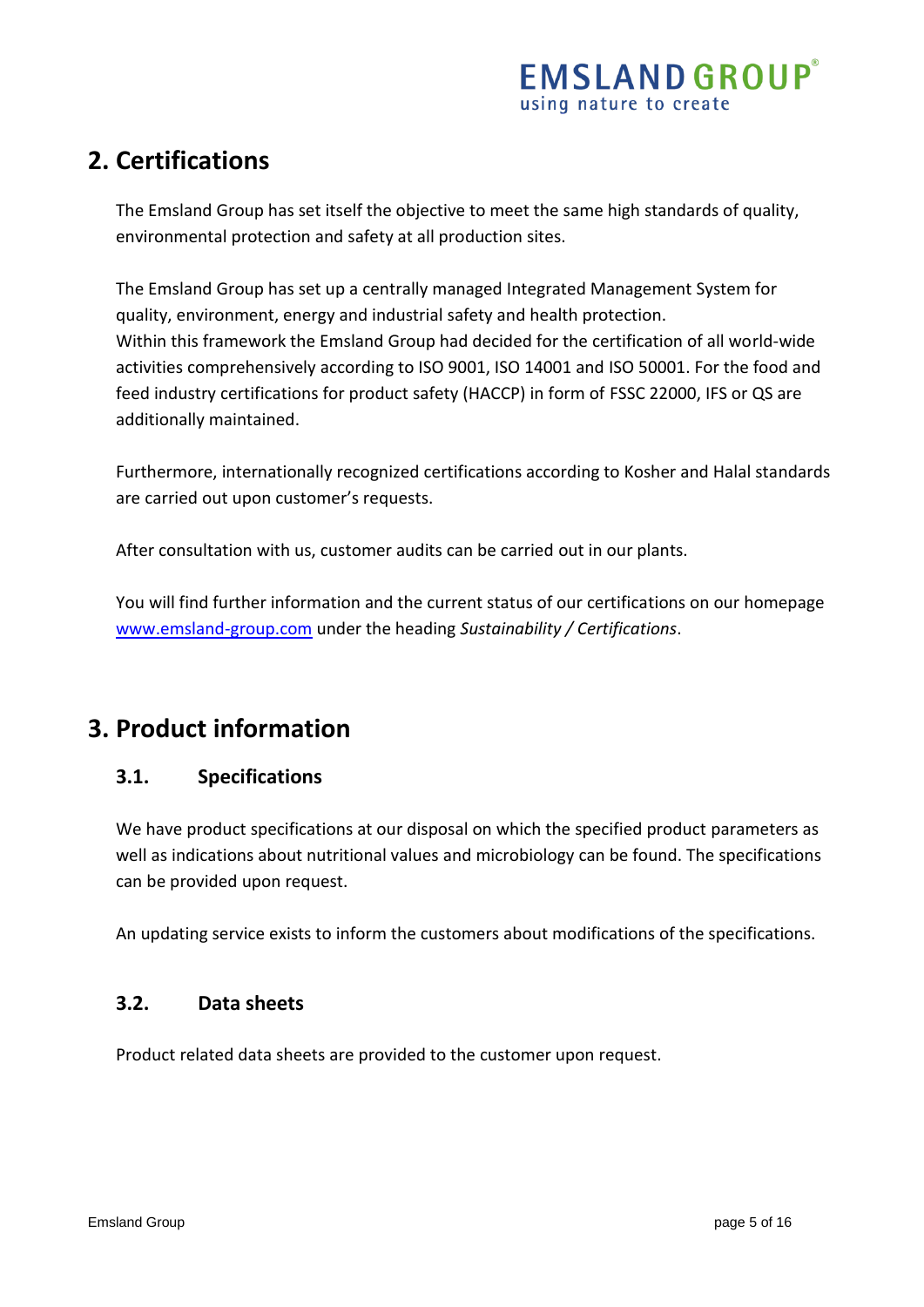#### <span id="page-5-0"></span>**3.3. Certificates of analysis**

Each batch of the finished products runs through the quality control in our company laboratory according to specified control plans. The determined values can be provided to the customer in form of a certificate of analysis.

#### <span id="page-5-1"></span>**3.4. Genetically modified organisms (GMO)**

All our products do not consist of genetically modified organisms.

No genetic engineering processes and/or substances derived from genetically modified organisms are used in the manufacture of the products.

None of our products is subject to the labelling requirements of Regulations (EC) No. 1829/2003 and 1830/2003.

#### <span id="page-5-2"></span>**3.5. Allergens**

In the framework of our HACCP-concept, an allergen risk control is conducted on a continuous basis and documented.

Product specifications are used to provide information on allergenic ingredients that are contained directly in the product or may be present as cross-contamination.

The following 14 allergens must be labelled for use in accordance with EU Regulation No. 1169/2011:

- $\triangleright$  Cereals containing gluten (wheat, rye, barley, oats, spelt, kamut or their hybridised strains) and products thereof
- $\triangleright$  Crustaceans and products thereof
- $\triangleright$  Eggs and products thereof
- $\triangleright$  Fish and products thereof
- $\triangleright$  Peanuts and products thereof
- $\triangleright$  Soybeans and products thereof
- $\triangleright$  Milk and products thereof (including lactose)
- $\triangleright$  Nuts (almonds, hazelnuts, walnuts, cashews, pecan nuts, Brazil nuts, pistachio nuts, macadamia or Queensland nuts) and products thereof
- $\triangleright$  Celery and products thereof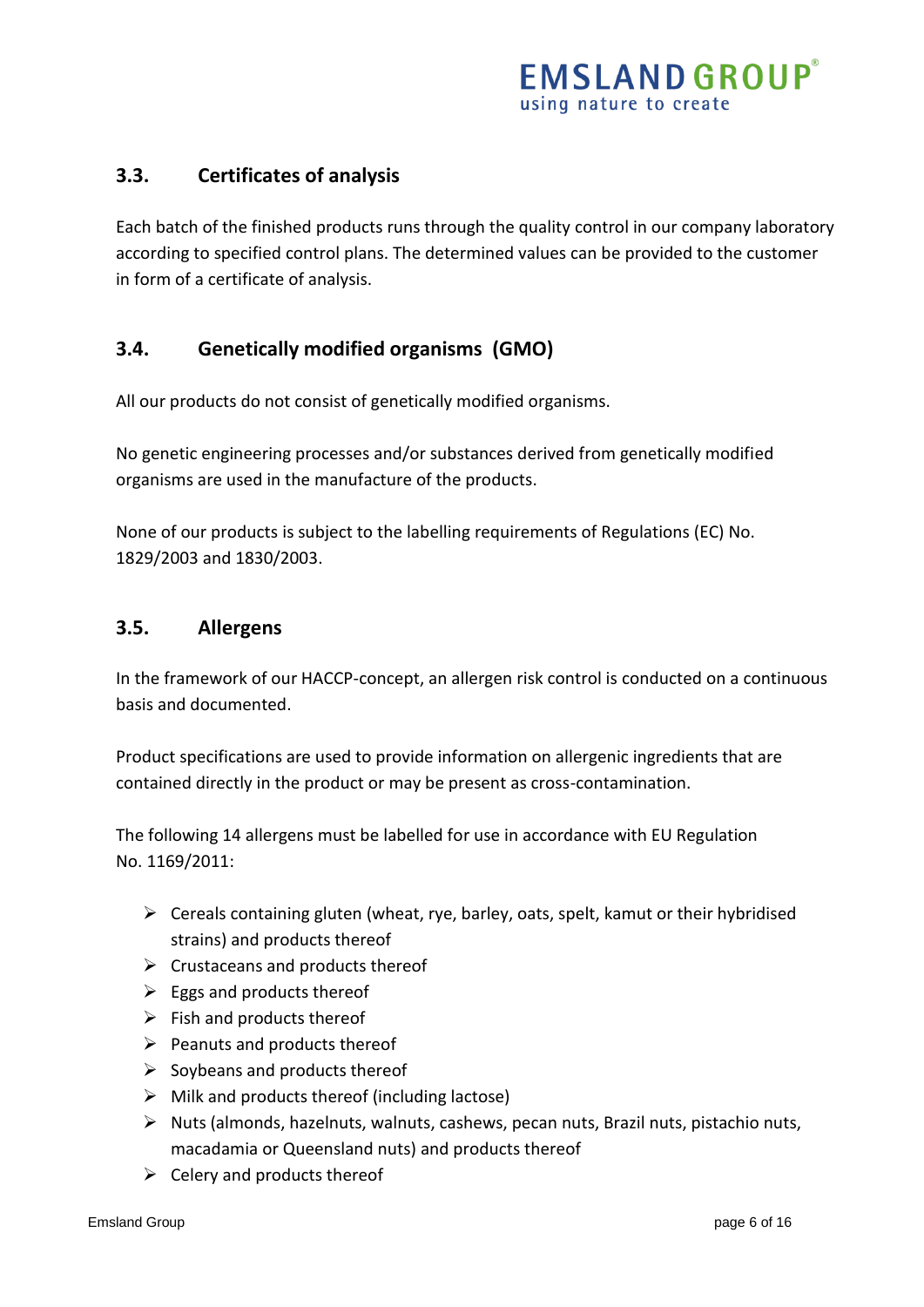## **EMSLAND GROUP**® using nature to create

- $\triangleright$  Mustard and products thereof
- $\triangleright$  Sesame seeds and products thereof
- $\triangleright$  Sulphur dioxide and sulphites at concentrations > 10 mg/kg or 10 mg/litre, calculated as SO2
- $\triangleright$  Lupin and products thereof
- $\triangleright$  Molluscs and products thereof

#### <span id="page-6-0"></span>**3.6. Manufacturing process (flow chart)**

Within the framework of our HACCP-concept, a risk assessment is conducted at regular intervals and documented. Upon request of the customer, a flow chart can be provided for each product.

#### <span id="page-6-1"></span>**3.7. EU regulations for food**

Each of our products is in line with the requirements of European as well as national law. Regarding our food products, the following EU regulations apply:

#### **Regulation (EC) No. 178/2002**

laying down the general principles and requirements of food law, establishing the European Food Safety Authority and laying down procedures in matters of food safety

#### **Regulation (EC) No. 396/2005**

on maximum residue levels of pesticides in or on food and feed of plant and animal origin

- **Regulation (EC) No. 852/2004** on the hygiene of foodstuffs
- **Regulation (EC) No. 1169/2011** on the provision of food information to consumers
- **Regulation (EC) No. 1829/2003**

on genetically modified food and feed

#### **Regulation (EC) No. 1830/2003**

concerning the traceability and labelling of genetically modified organisms and the traceability of food and feed products produced from genetically modified organisms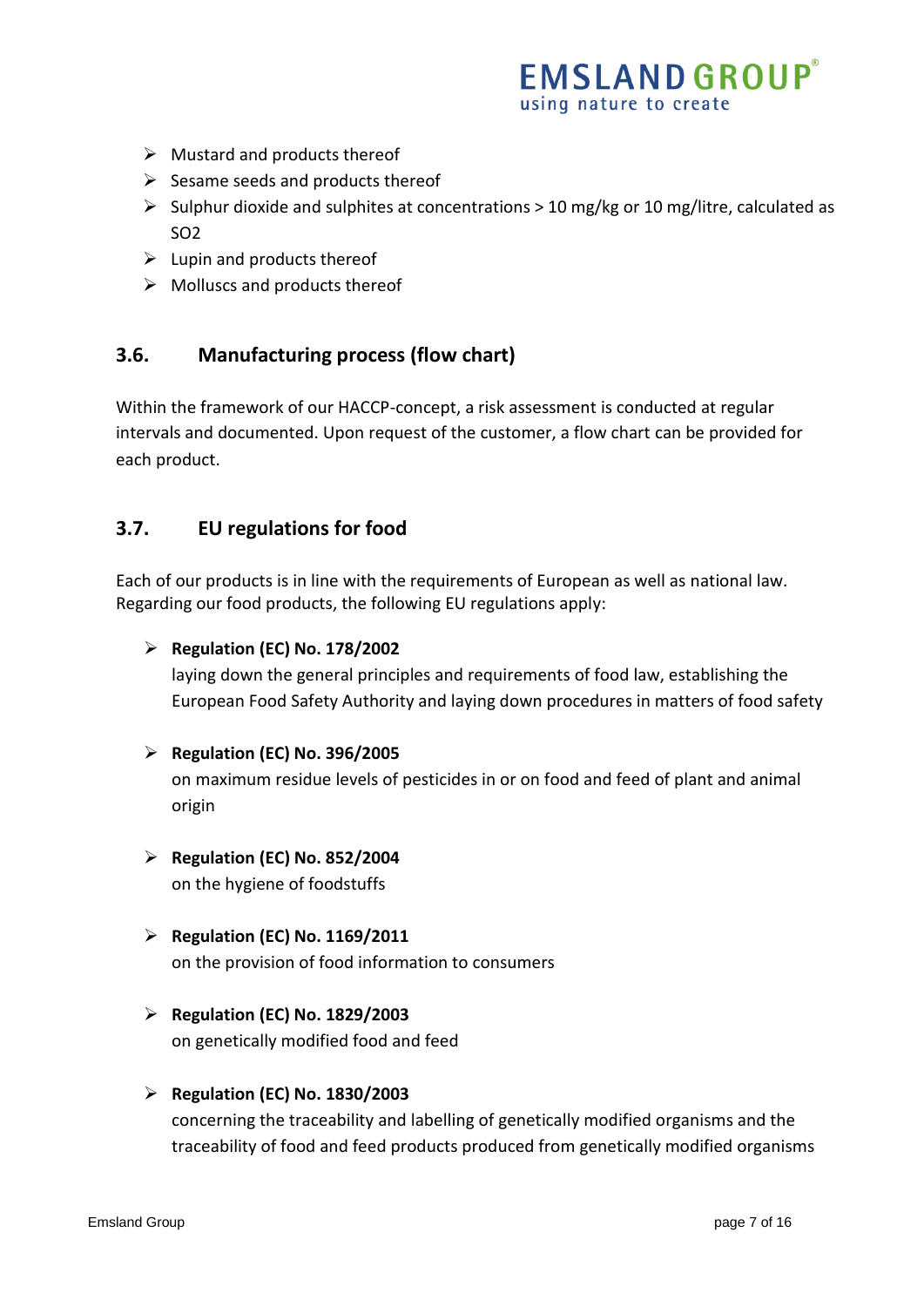## **EMSLAND GROUP** using nature to create

#### **Regulation (EC) No. 1881/2006**

setting maximum levels for certain contaminants in foodstuffs

German Food, Commodities and Feed Code (**LFGB**)

#### <span id="page-7-0"></span>**3.8. EU regulations for technical products**

#### **Textile:**

Our products have been evaluated by the IMO Group Office in Switzerland according to the criteria of the Global Organic Textile Standards (GOTS) and are approved as textile aids. Further information can be found on the homepage of our company: [www.emsland](http://www.emsland-group.com/)[group.com](http://www.emsland-group.com/) under the heading *Sustainability / Certifications / Other certifications*.

#### **Adhesive products:**

Our adhesive products are in compliance with general legal requirements.

#### <span id="page-7-1"></span>**3.9. REACH regulation**

Starch and starch derivatives are polymers according to regulation (EC) 1907/2006 (Reach) / Title I / Chapter 2 / Article 3 / Subitem 5. Thus these substances are excluded from the regulation according to Title I / Chapter 1 / Article 2 / Subitem 7a) and 9).

Additionally, native starch, dextrin, maltodextrin and glucose (starch monomer) are listed in Annex IV of regulation (EC) 1907/2006 (Reach) and therefore also excluded from the registration.

#### **Starches and starch derivatives from Emsland-Stärke GmbH are not subject to registration requirement.**

Current notifications on SVHC or other critical substances regarding our technical products are evaluated at regular intervals. Information regarding the concerned products can be found in our safety data sheets resp. in the corresponding product information.

#### <span id="page-7-2"></span>**3.10. Weight control**

Our automatic scales are properly checked by the competent gauging office. The results of this examination have to be in line with the Directives.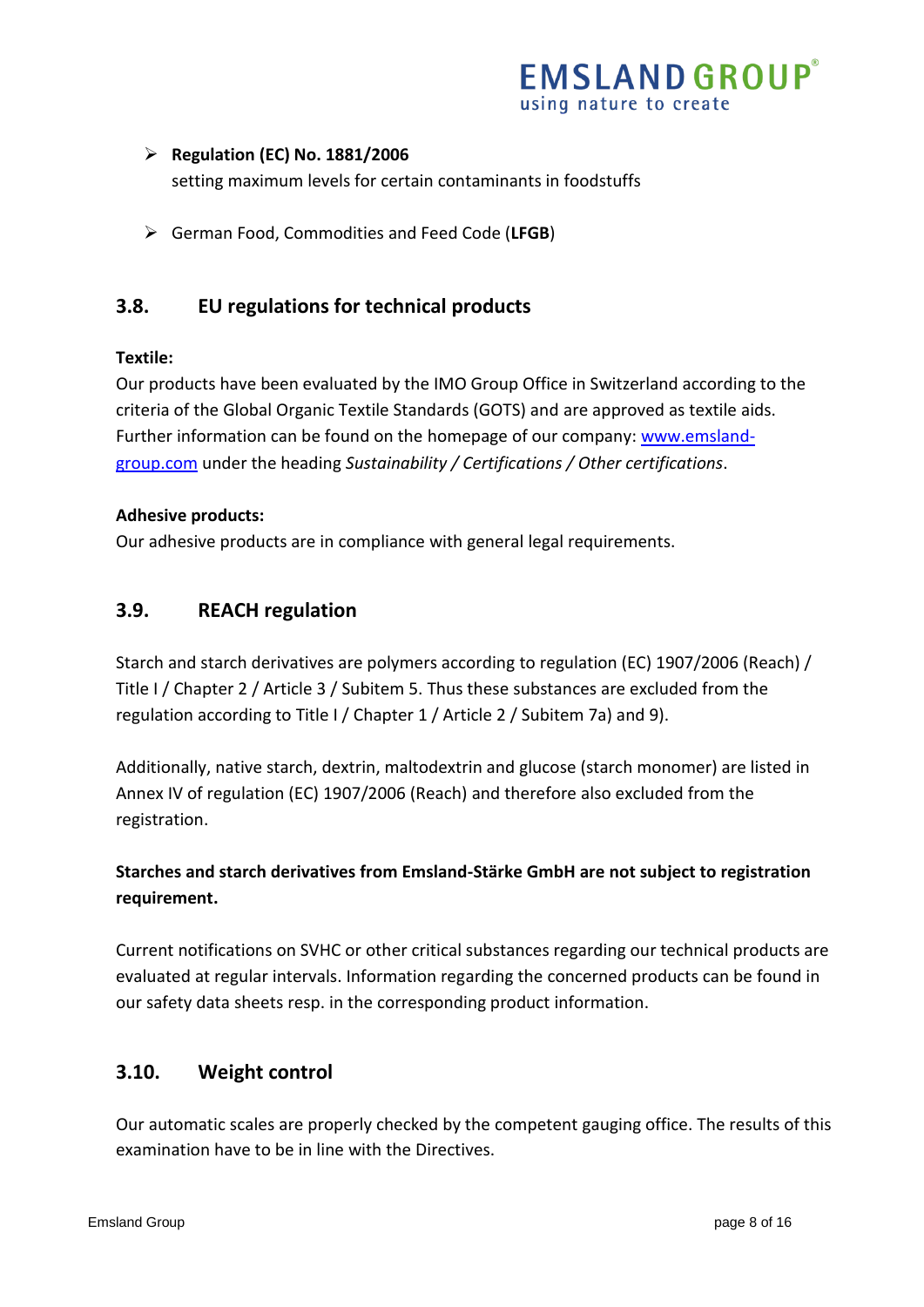According to § 31 of the German regulation on packaging, the weight tolerances are determined as follows:

| Nominal weight in kg | <b>Allowed tolerance limit</b> |          |  |
|----------------------|--------------------------------|----------|--|
|                      | in %                           | in grams |  |
| $10 - 15$            |                                | 150      |  |
| $15 - 50$            | 1.0                            |          |  |
| $50 - 100$           |                                | 500      |  |
| above 100            | 0.5                            |          |  |

#### <span id="page-8-0"></span>**3.11. Labelling**

Product packaging is marked standardly with the corresponding batch number, production date, net quantity and shelf life date. Depending on customer's requirements, further information can be added.

Pallets ready for dispatch carry a label according to EAN 128.

The batch number of our products consists of the letter 'L' followed by nine numbers. For example: L000000387

 L: Lot 000000387: Consecutive no.

#### <span id="page-8-1"></span>**3.12. Retained samples**

Of each manufactured batch samples are taken and analysed in our laboratory and stored for at least 12 months according to standard.

#### <span id="page-8-2"></span>**3.13. Shelf life**

For all products the shelf life is identified and determined. This is only applicable in case of proper storage conditions:

 $\triangleright$  cool and dry storage in unopened packaging

Aspects for setting the shelf life are:

- $\triangleright$  Functionality of the products
- $\triangleright$  Quality of the products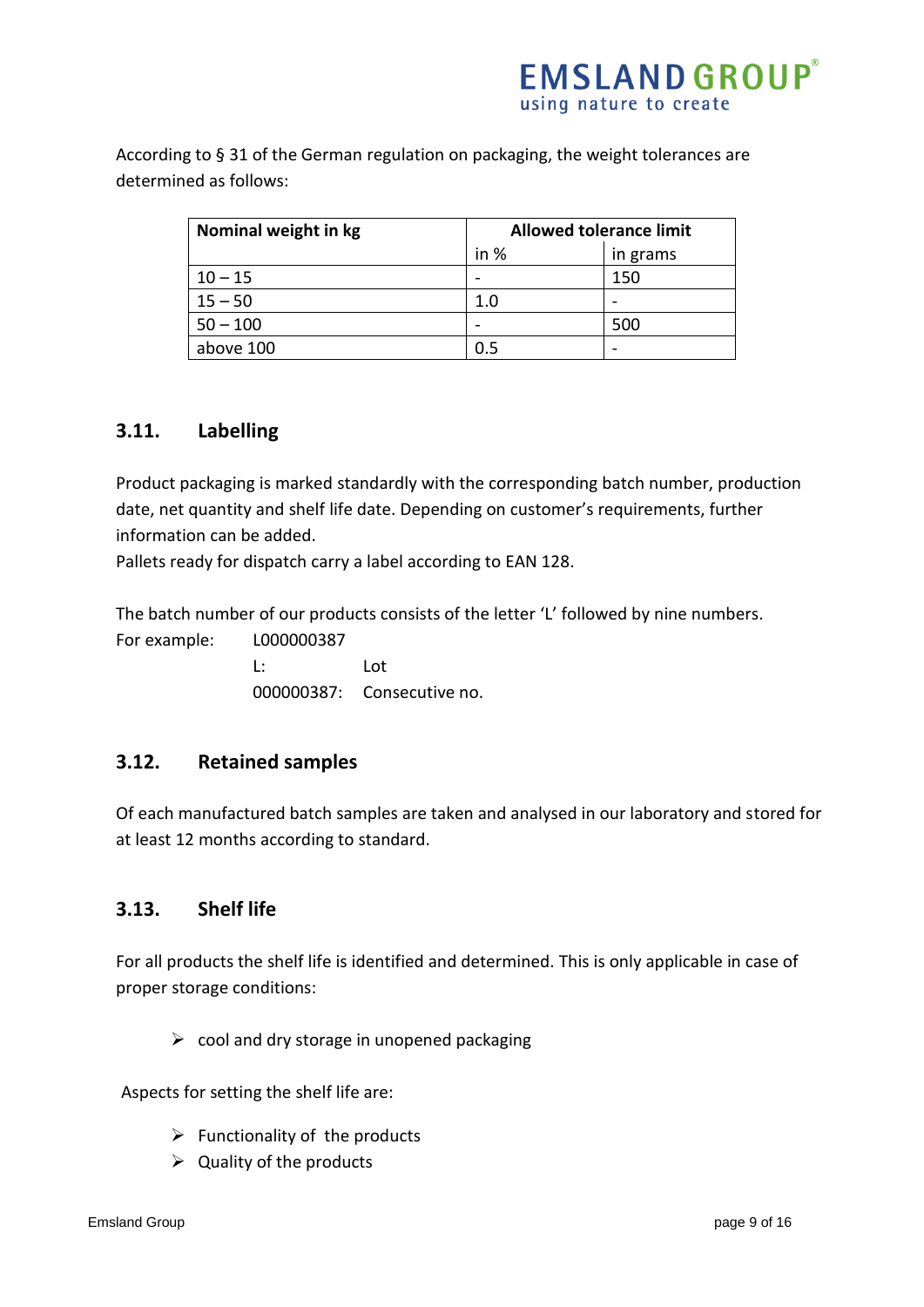#### <span id="page-9-0"></span>**3.14. Animal ingredients**

All our products are manufactured from purely vegetable raw materials and do not contain any animal ingredients.

#### <span id="page-9-1"></span>**3.15. Diets**

Our products are suitable for persons abiding by the following diets:

- $\triangleright$  Kosher
- $\triangleright$  Halal
- $\triangleright$  Ovo-lacto-vegetarianism (avoidance of meat and fish)
- $\triangleright$  Lacto-vegetarianism (avoidance of meat, fish and egg)
- $\triangleright$  Ovo-vegetarianism (avoidance of meat, fish and milk)
- $\triangleright$  Veganism (avoidance of all animal derived food: meat, fish, milk, egg, honey)

#### <span id="page-9-2"></span>**3.16. Ionic irradiation of the products**

Neither our products nor their raw materials/ingredients are ionised/irradiated.

#### <span id="page-9-3"></span>**3.17. Nano materials**

Our products are free from nano materials.

#### <span id="page-9-4"></span>**3.18. Declaration of conformity for food packaging**

Our suppliers of food packaging confirm that the delivered food packaging is suitable for the products starch, starch derivatives, proteins, fibres, potato flakes and potato granules.

The food packaging corresponds to the requirements of the following legal provisions:

- **Regulation (EC) no. 1935/2004** on materials and articles intended to come into contact with food and repealing Directives 80/590/EEC and 89/109/EEC
- **Regulation (EC) no. 10/2011** on plastic materials and articles intended to come into contact with food
- **Regulation (EC) no. 2023/2006** on good manufacturing practice for materials and articles intended to come into contact with food
- **Council Directive 94/62/EC** on packaging and packaging waste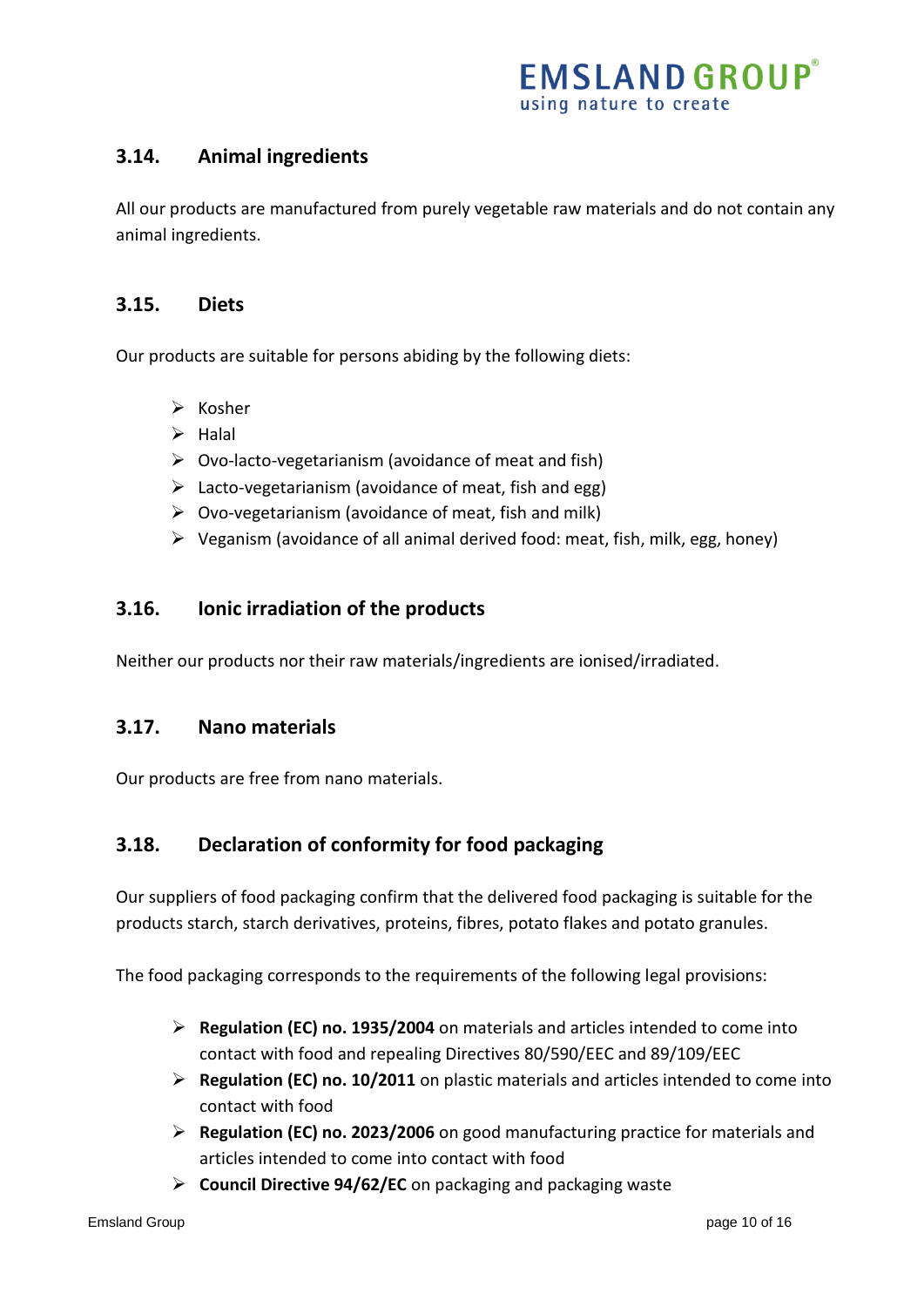German Food, Commodities and Feed Code (**LFGB**)

## <span id="page-10-0"></span>**4. Transport conditions / pallets**

The transport of our products is exclusively carried out by selected transport companies. All forwarding agents and transport vehicles are in line with the relevant regulations and ordinances in force (i.e. GMP, INCOTERMS 2000).

Before each loading, a control of each transport vehicle is carried out. The results are documented accordingly.

Our used wooden pallets are made according to IPPC (ISPM 15) standard and only heat treated (wood core temperature: 56 °C / 132.9 °F for a minimum of 30 minutes). There is no treatment with chemicals.

## <span id="page-10-2"></span><span id="page-10-1"></span>**5. Control of raw materials, processes and quality**

#### **5.1. Raw materials**

Our raw material suppliers are tested and approved for quality, occupational safety and environmental criteria by a defined procedure. Furthermore, there are supplier agreements regarding the requirements for our raw materials.

For the raw materials potatoes and peas, the following applies:

- No genetically modified potatoes or peas are used.
- The sourcing is exclusively from European growing regions.
- The quality requirements are defined in annual contracts with the contract farmers or suppliers.
- The raw materials to be processed are tested and then released. All releases and test procedures are recorded with results.

#### <span id="page-10-3"></span>**5.2. Quality control and assurance**

The quality of the raw materials and products is checked in our own laboratories. Chemically, physically and microbiologically analyses are carried out.

All quality requirements of the products, which are mentioned on the product specifications, are tested during the production process. The production methods are outlined in detail for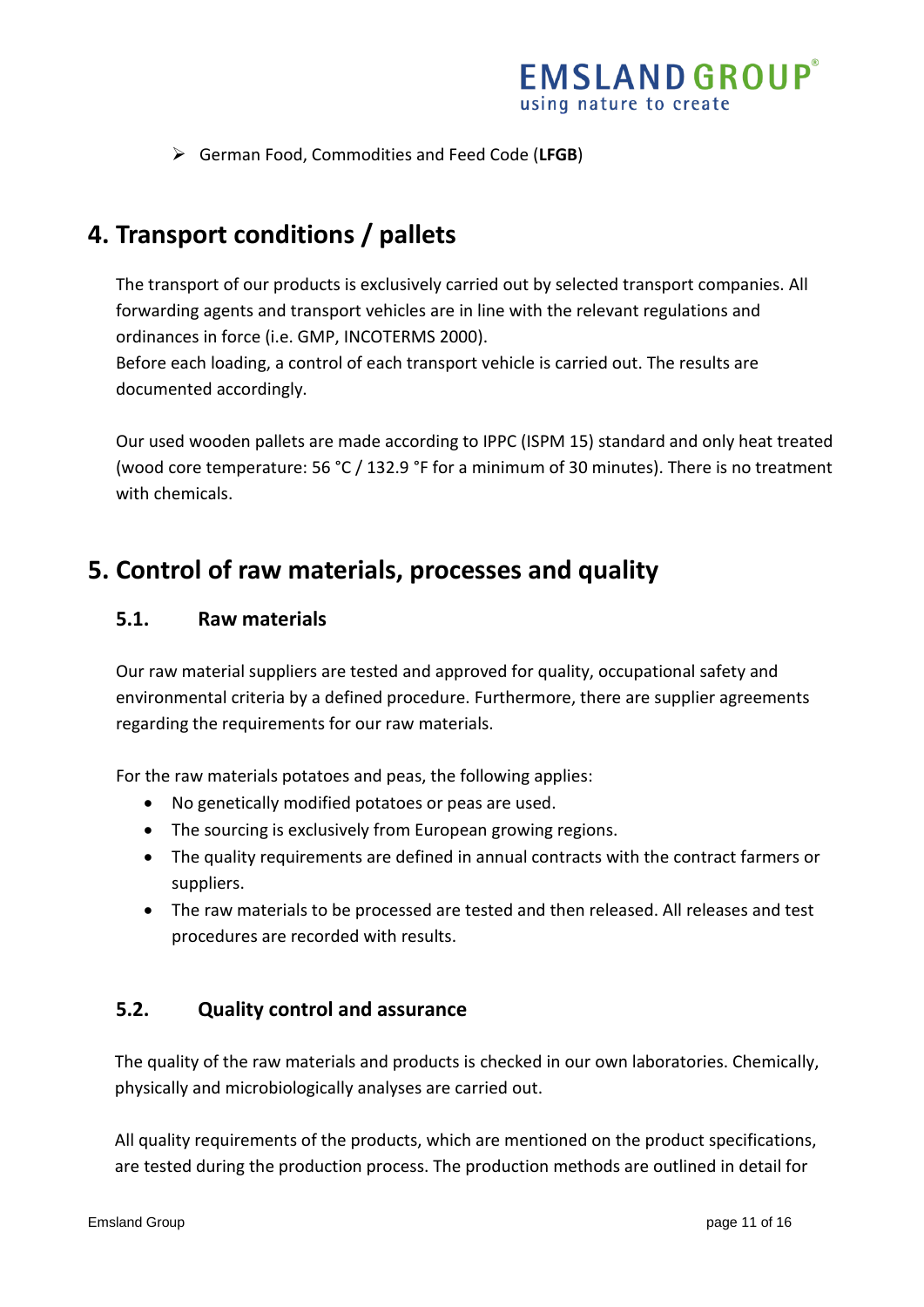each product, from the raw material input stage to the process monitoring and process control.

A compliant monitoring of the measurement and test equipment takes place. The production equipment is repaired and maintained according to fixed guidelines.

## <span id="page-11-0"></span>**6. Traceability of manufactured products**

A complete and detailed documentation of all product and operational processes is carried out. Goal is the traceability within 4 hours from the used raw materials, chemicals and packaging via all production steps to the dispatch of the products and samples to customers.

## <span id="page-11-1"></span>**7. Customer complaints**

Customer complaints are handled and recorded by the Customer Service Department according to defined procedures.

Goal of this procedure is to increase customer satisfaction by a structured handling of objections, identification of the causes and thus resulting corrective measures.

## <span id="page-11-3"></span><span id="page-11-2"></span>**8. Product related crisis management and recall procedures**

#### **8.1. Crisis management**

A product related crisis management is existent. This procedure applies if due to a faulty product of any plant of the Emsland Group a delivery or production stop or a recall cannot be excluded.

The following persons are the central contact for customers in **times of crisis** (mobile: 24 hrs. contact):

| $\triangleright$ Christian Kemper | Tel.:   | +49 (0) 5943 81-362         |
|-----------------------------------|---------|-----------------------------|
| Managing Director (CSO)           |         | Mobile: +49 (0) 160-4739785 |
|                                   |         |                             |
| $\triangleright$ Heinrich Reinink | Tel.: T | +49 (0) 5943 81-265         |
| Head of QM                        |         | Mobile: +49 (0) 173-5349594 |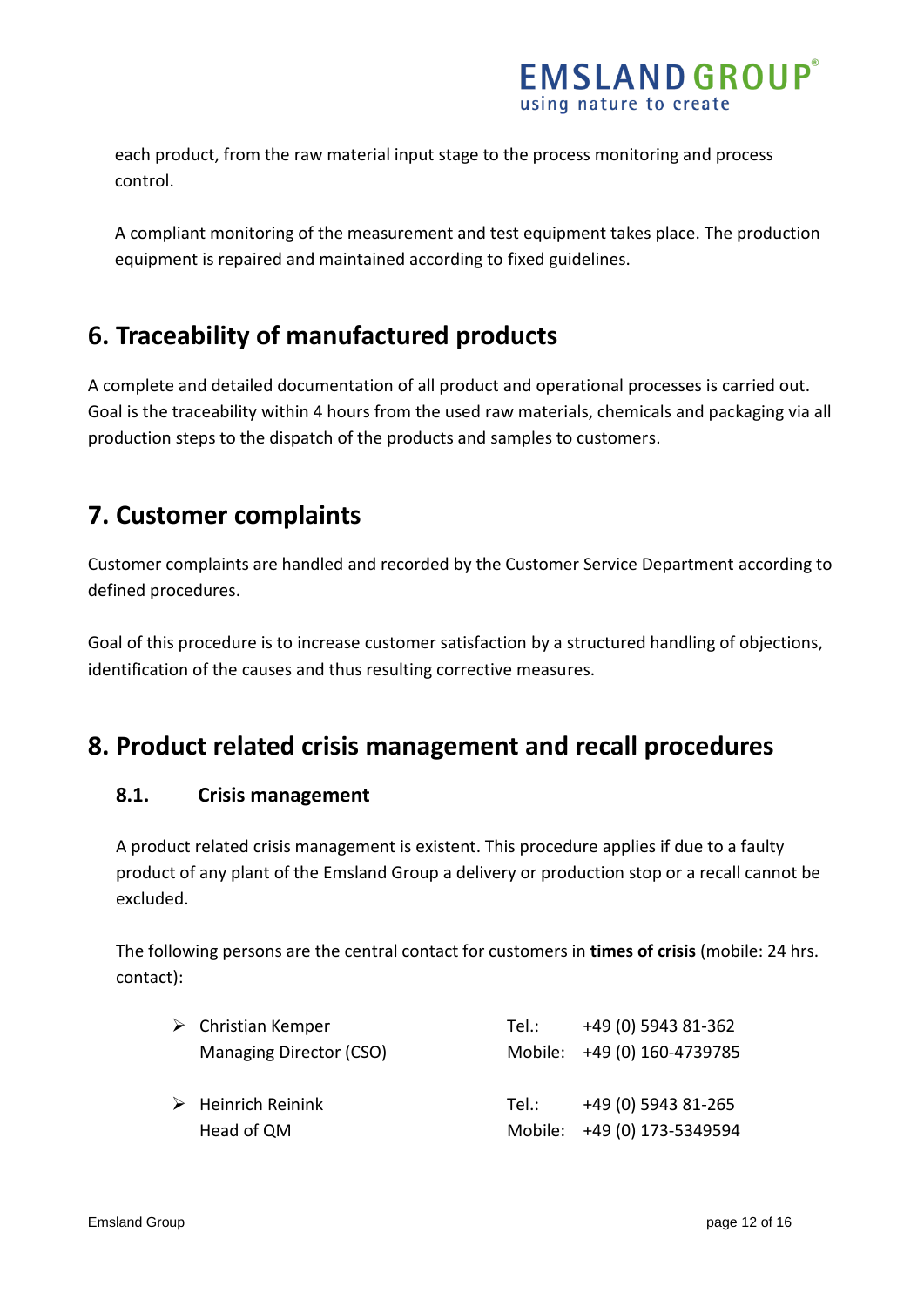#### <span id="page-12-0"></span>**8.2. Recall procedure (up and downstream)**

A recall procedure is existent to ensure that in times of crisis a well-functioning recall can be conducted. This procedure is tested once a year in connection with a traceability test.

## <span id="page-12-1"></span>**9. Food and feed safety**

The Emsland Group observes the basic rules and principles of good manufacturing practice as well as the set HACCP procedures for the manufacture of safe, unobjectionable food and feed products non-hazardous to health.

HACCP procedures consist of the following elements:

- $\triangleright$  Risk analyses for the raw materials, process materials, auxiliary materials and chemicals used
- $\triangleright$  Risk analyses for the individual process steps of the manufacturing processes and process control
- $\triangleright$  Concept descriptions with flow diagrams incl. defined control points

Further elements are considerations on the topics of **FOOD DEFENSE** and **FOOD FRAUD**.

Fundamental considerations on the level of protection and detailed risk and vulnerability analyses are carried out for **FOOD DEFENSE**.

- $\triangleright$  The premises and the production buildings are secured.
- $\triangleright$  Formation of Food Defense Teams, regular meetings of team members
- Risk assessment according to product safety checklist of BfR (German Federal Institute for Risk Assessment), including
	- protection of buildings and premises
	- critical control points
	- access control

In the area of **FOOD FRAUD**, known incidents from the Joint Reseach Center (JRC) of the European Union are searched for the raw materials, process materials, auxiliary materials and chemicals used. Since October 2016, the JRC has been compiling monthly reports from all accessible media on cases of food adulteration or food fraud worldwide on its Internet platform.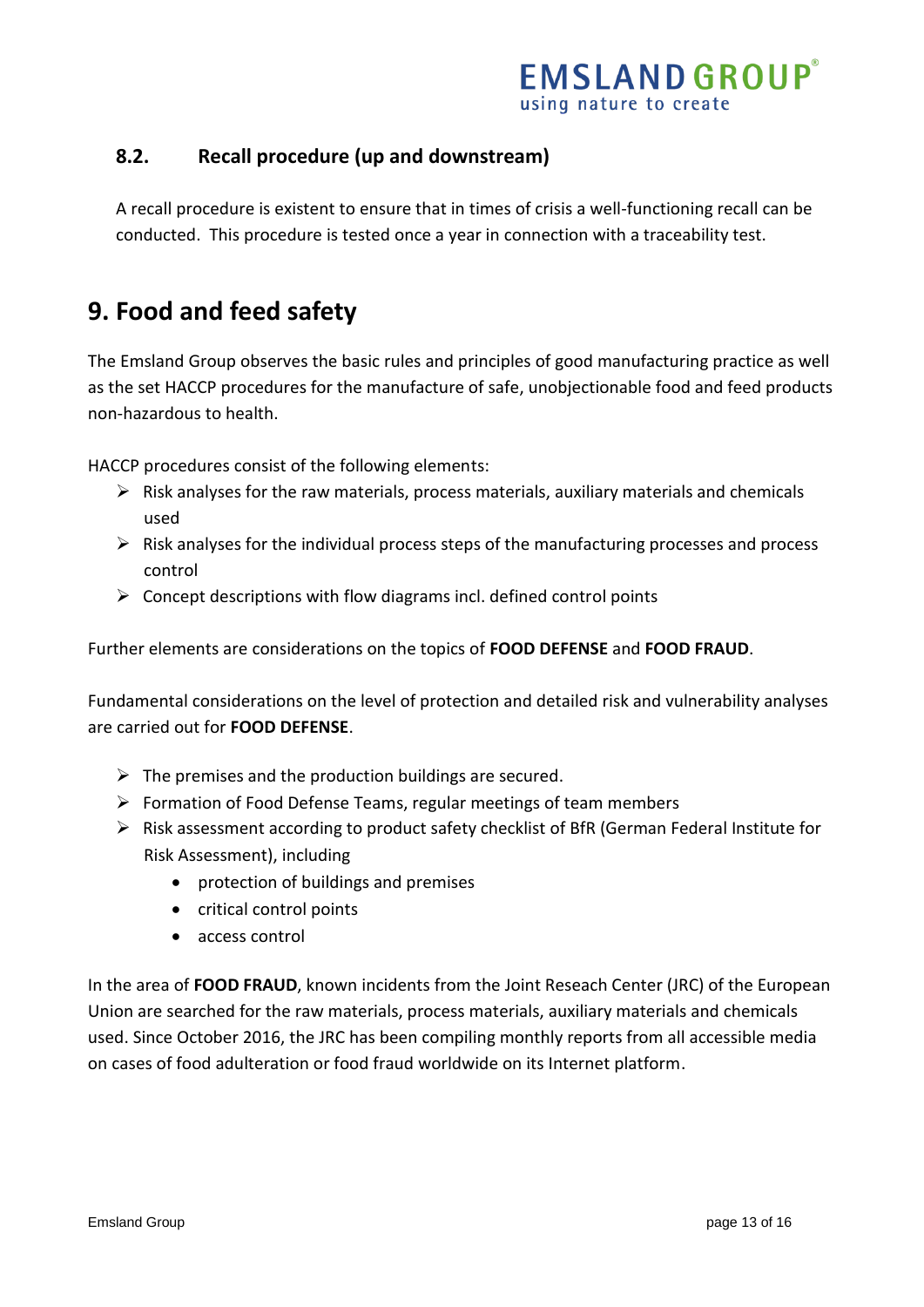#### <span id="page-13-0"></span>**9.1. Buildings, facilities and equipment**

The following has been set up:

- $\triangleright$  The water used in the production is analysed by approved test laboratories and corresponds to the national Drinking Water Ordinance.
- $\triangleright$  In all production areas no glass is used as building material.
- $\triangleright$  All buildings and facilities are closed to the outside.
- $\triangleright$  Windows are protected by fly screens and are breakage proof.
- $\triangleright$  Doors and gates are tightly closing, easy to clean and protected against unauthorised access.

#### <span id="page-13-1"></span>**9.2. Glass / metal policy**

Following procedures are implemented:

- $\triangleright$  Prohibition of glass in the production area
- Monitoring of glass materials according to risk assessment dependent on place and possibility of product contamination
- $\triangleright$  Documented procedure in case of glass breaking, blocking of product / batch, documentation and release of concerned area after thorough cleaning
- $\triangleright$  Use of metal detectable objects, e.g. ballpoint pens, hairnets or plasters

#### <span id="page-13-2"></span>**9.3. Staff / Industrial hygiene**

Staff hygiene and industrial hygiene are in line with Regulation (EC) No. 852/2004 on food hygiene.

- $\triangleright$  In all plants work clothes are standardized according to DIN 10524 which includes outfit, colour scheme etc.
- $\triangleright$  Each employee receives a training regarding hygiene at least once a year.
- $\triangleright$  For diseases such as acute gastro-enteric diseases, abdominal typhus, paratyphoid, inflammation of the liver (hepatitis A or E) or purulent wounds / skin diseases which might transfer pathogens to other human beings via food, there is an obligation to report combined with an employment ban.
- $\triangleright$  The wearing of jewellery, using glass, smoking, drinking and eating in the production area is prohibited.
- $\triangleright$  Protective equipment such as hair nets, safety shoes and ear protectors are provided.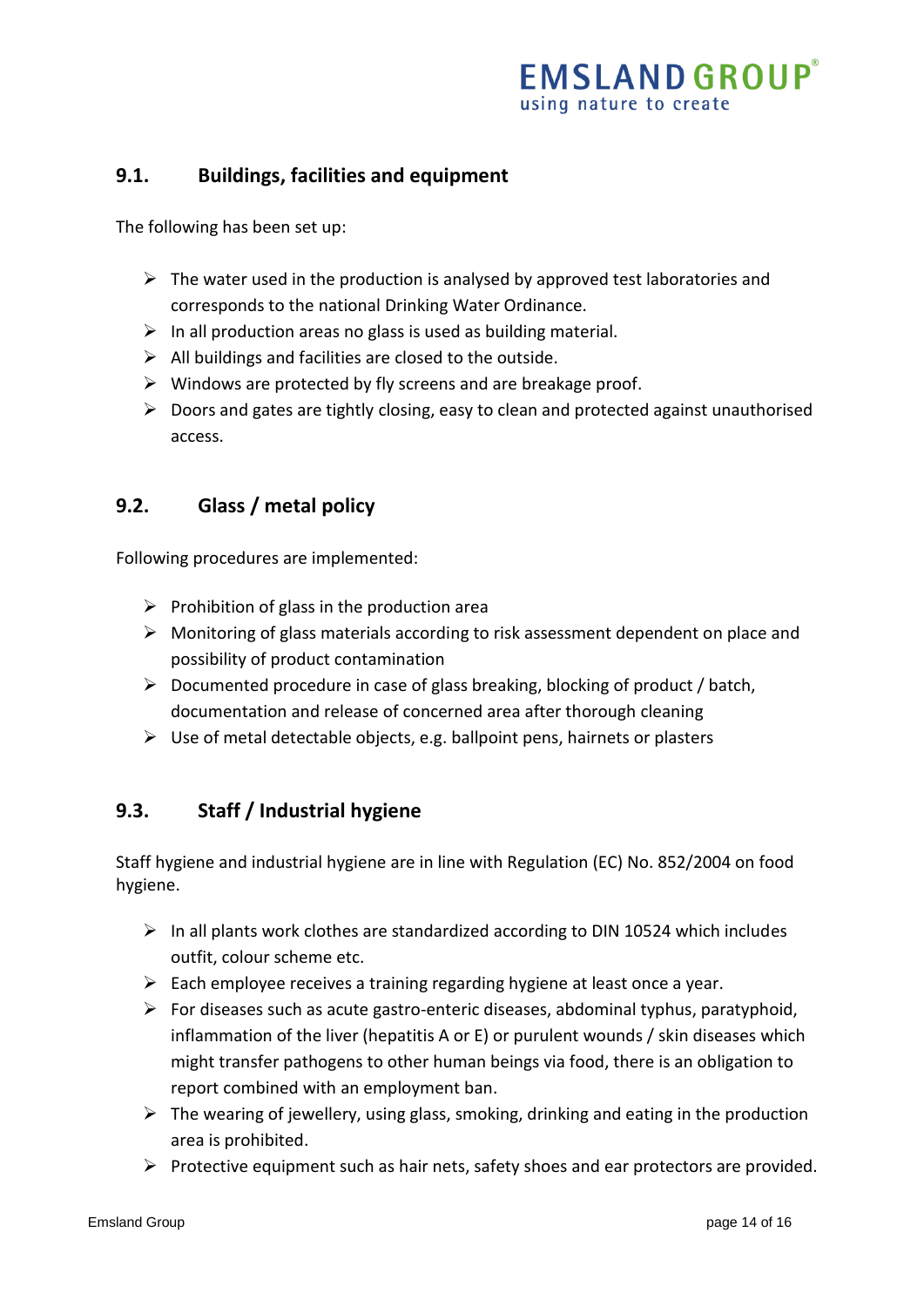#### <span id="page-14-0"></span>**9.4. Foreign object check (HACCP system)**

Our HACCP-System ensures that our products are free from any foreign objects or contaminations.

All our products are properly sieved several times before bagging. Furthermore, at all filling systems magnets and metal detectors are used.

In the production area the use of wood is avoided.

#### <span id="page-14-1"></span>**9.5. Internal audits and site inspections**

Internal audits and site inspections are carried out at regular intervals and are recorded. In case of any deviation corrective measures are determined and implemented.

#### <span id="page-14-2"></span>**9.6. Cleaning**

Cleaning instructions for the production facilities and working areas are available at all workplaces.

For food products solely suitable cleaning devices and cleaning agents are used.

#### <span id="page-14-3"></span>**9.7. Pest control**

The pest control system consists of a monthly monitoring and a complete documentation indicating location / type / infestation / measures.

Only approved remedies as well as qualified staff are admitted.

The pest control system is checked annually regarding its execution and efficiency and thus measures are continuously improved.